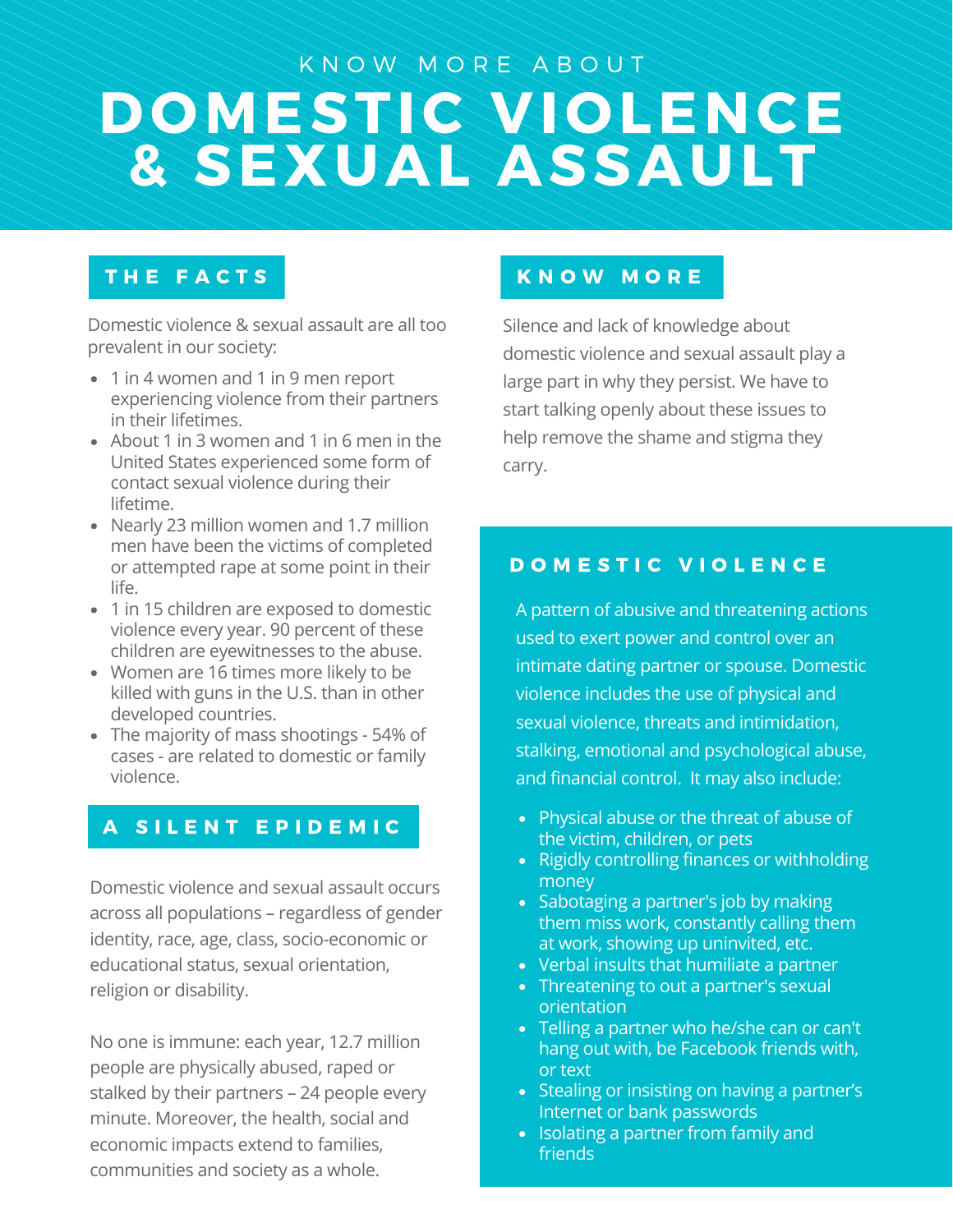## SEXUAL ASSAULT

Any unwanted sexual activity without consent, including rape, incest, sexual harassment, and molestation. Consent is the presence of a clear yes (not the absence of a no). Sexual assault perpetrators are motivated by the need to control, humiliate, and harm their victims.

Sexual assault can also involve exposing or flashing oneself in person, sending unsolicited, explicit pictures, forcing a sexual partner to have unprotected sex and engaging in any sexual activity with someone who is incapacitated by drugs or alcohol and incapable of giving consent.

**SEXUAL** 

Did you know that 90% of people in the U.S. fail to define repeated emotional, verbal, sexual abuse and controlling behaviors as patterns of domestic violence and abuse?

#### HOW TO HELP

Everyone can play an active role in stopping domestic violence and sexual assault before it occurs by helping to establish an environment where healthy and positive relationships are based on respect, safety, and equality.

Taking steps to stop harassment or violence can make a significant difference in someone's life, and send a powerful message to society that violence is not acceptable.

## **RESOURCES**

National Domestic Violence Hotline 1-800-799-SAFE (7233) www.ndvh.org

National Sexual Assault Hotline 1-800-656-4673 (HOPE) www.rainn.org

1in6 Online SupportLine for adult male survivors www.1in6.org

#### **PHYSICAL**

Pushing, hitting, kicking, slapping, restraining, strangling, or using the threat of physical violence to intimidate (i.e. blocking exits, pulling out a gun, driving too fast)

#### **ECONOMIC**

Controlling a person's income or financial resources, misusing a partner's credit or making it difficult for a partner get or maintain a job, not allowing a partner to work or spend money without permission.

Pressuring or forcing a partner to have sex, using guilt or threats for sex, forcing a partner to engage in unprotected sex, get pregnant or receive an abortion, forcing a partner to watch or participate in unwanted sexual acts (i.e. inviting a friend to grope their partner)

## **FORMS OF ABUSE**

## **EMOTIONAL**

Constant criticism, name calling, using coercion or threats, constantly being jealous and possessive, controlling how their partner dresses, violating a partner's privacy by checking messages, email, social media accounts

#### **PSYCHOLOGICAL**

Denying or making light of abuse, making a partner think they're crazy or irrational for being upset by abusive tactics, shifting responsibility for abusive behavior by making partner feel like he or she caused the behavior

## **VERBAL**

Yelling, using abusive language, swearing, constant arguing, aggressive interrupting, using loud and threatening verbal assaults to cause fear

NO MORE www.nomore.org